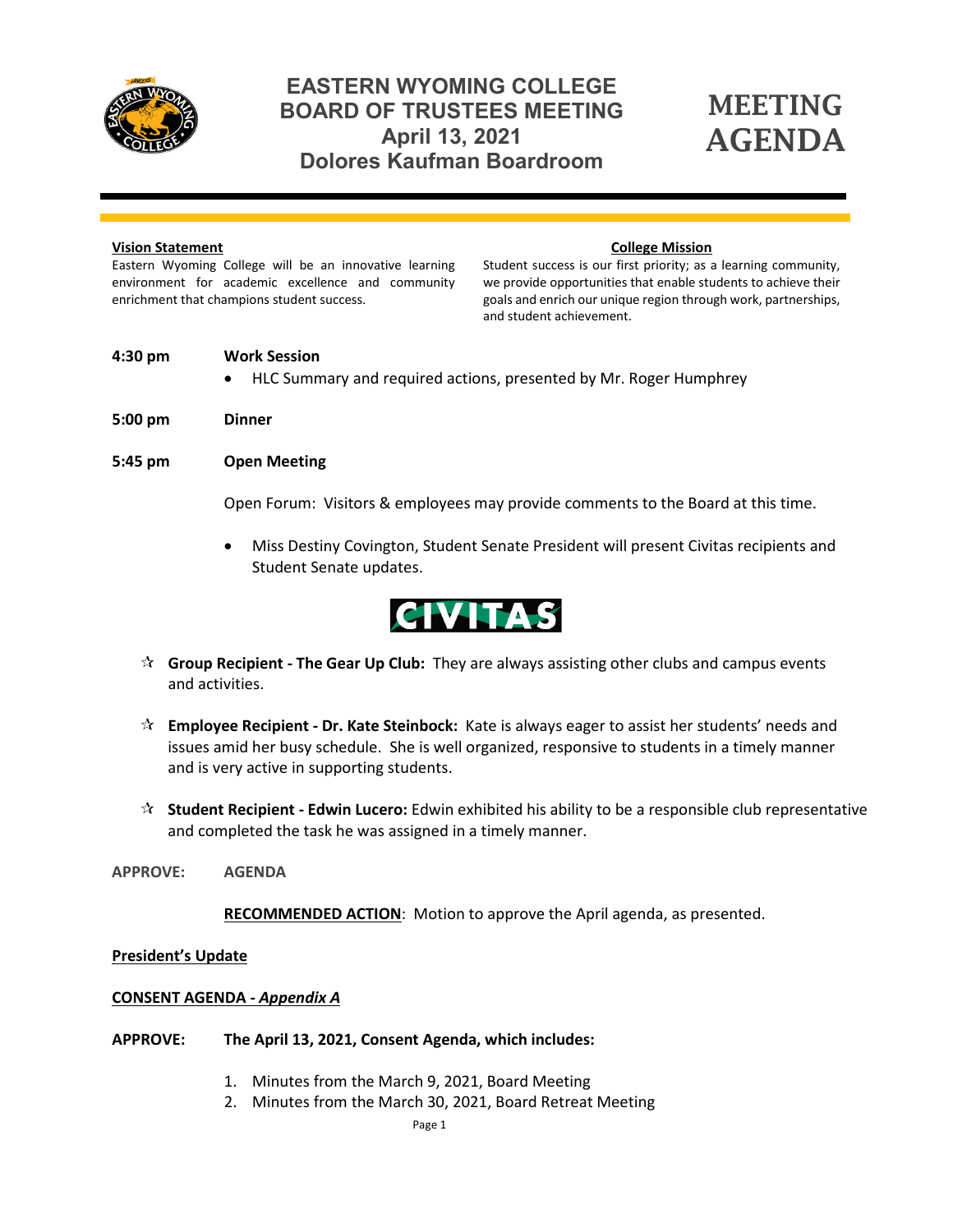3. The resignation of Coulter Carlson, GEAR UP Technician. Mr. Carlson submitted his letter of resignation effective April 6, 2021, submitted by Holly Lara, HR Director

#### **APPROVAL ITEMS -** *Appendix B*

**APPROVE: April Financial Report** *-* Mr. Kwin Wilkes, VP for Administrative Services

**RECOMMENDED ACTION:** Motion to approve the April financial report, as presented.

#### **INFORMATION ITEMS**

- 1. Academic / Student Services Updates *Appendix C -* Mr. Roger Humphrey, VP AS / SS
- 2. College Relations Update *Appendix D -* Ms. Tami Afdahl, Director of College Relations
- 3. Human Resources Update *Appendix E* Ms. Holly Lara, Director of Human Resources
- 4. Institutional Development Update *Appendix F* Mr. John Hansen, Director of Inst. Devel.
- 5. Douglas Campus Update *Appendix G* Dr. Margaret Farley, VP for Douglas Campus
- 6. Constr. & Major Maintenance Update *Appendix H* **-** Mr. Keith Jarvis, Director of Physical Plant
- 7. Faculty Senate Update *Reporting at Meeting -* Dr. Kate Steinbock, Faculty Senate President
- 8. Staff Alliance Update *Appendix I -* Mr. John Hansen, Staff Alliance President

#### **TRUSTEE TOPICS**

**ACTION:** Move to adjourn the meeting.

**RECOMMENDED ACTION**: Motion to adjourn and move into Executive Session if needed.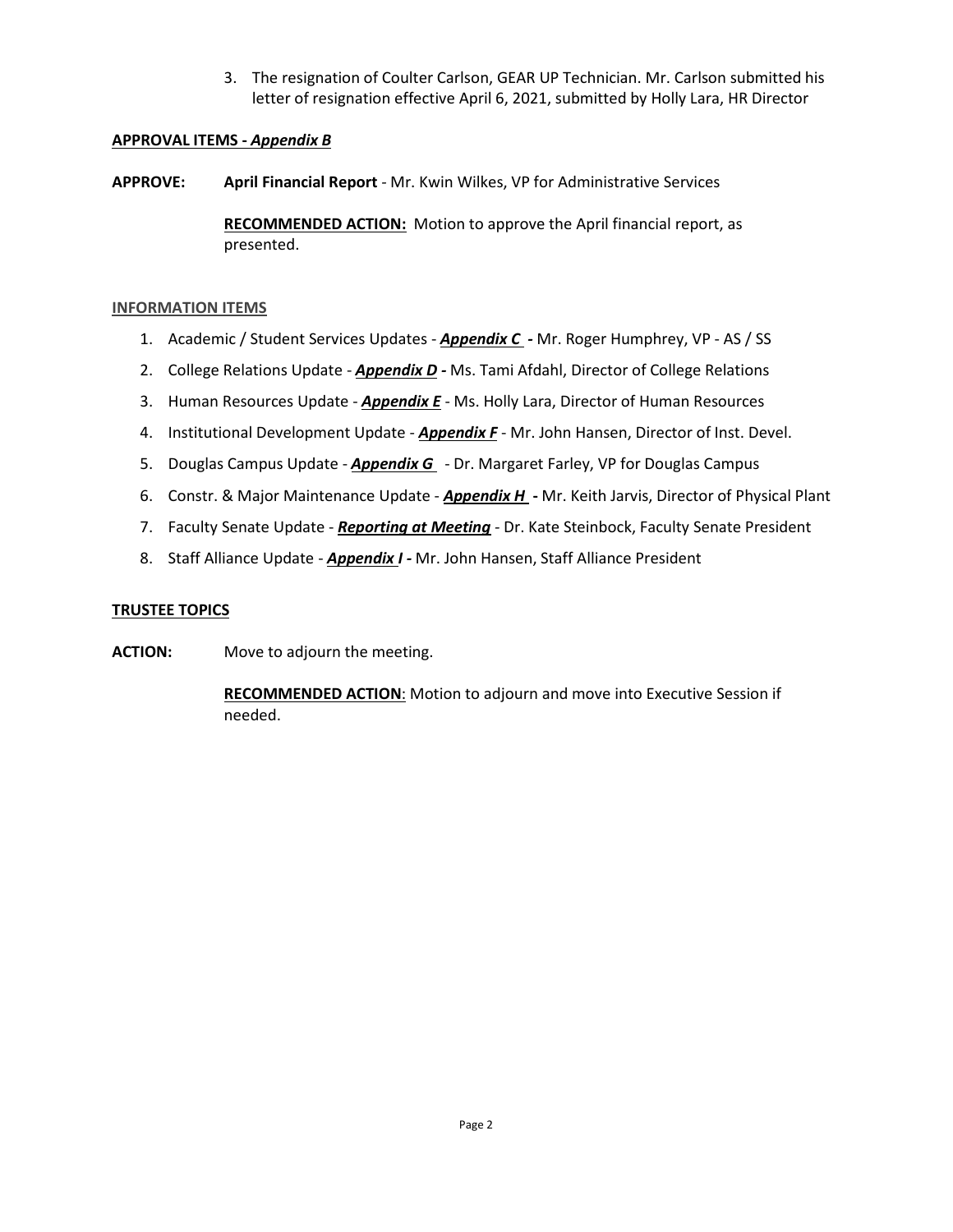

### **April**

| April 13           | Board of Trustees Meeting - 5:45 pm       |
|--------------------|-------------------------------------------|
| April 15-16        | Golf @ Sterling, Colorado                 |
| April 16-18        | Rodeo @ Casper, WY                        |
| April 21           | Ag Banquet, EWC Cafeteria, 6:30 pm        |
| <b>April 22-23</b> | Golf @ EWC                                |
| <b>April 23-25</b> | Rodeo @ UofW, Laramie, WY                 |
| April 28           | Casino Night @ EWC Gym 7:00 pm - Midnight |
| April 29-30        | Golf@ Riverton, WY                        |
| April 30-May 2     | Rodeo @ CO State University               |

### **May**

| May $11$ | Board of Trustees Meeting - 5:45 pm                    |
|----------|--------------------------------------------------------|
| May 14   | EWC Graduation, 10:00 am and 2:00 pm - Gym             |
| May 15   | EWC Douglas Nursing Pinning Program, 2:00 pm - 4:00 pm |
| May 31   | Memorial Day - College Closed                          |